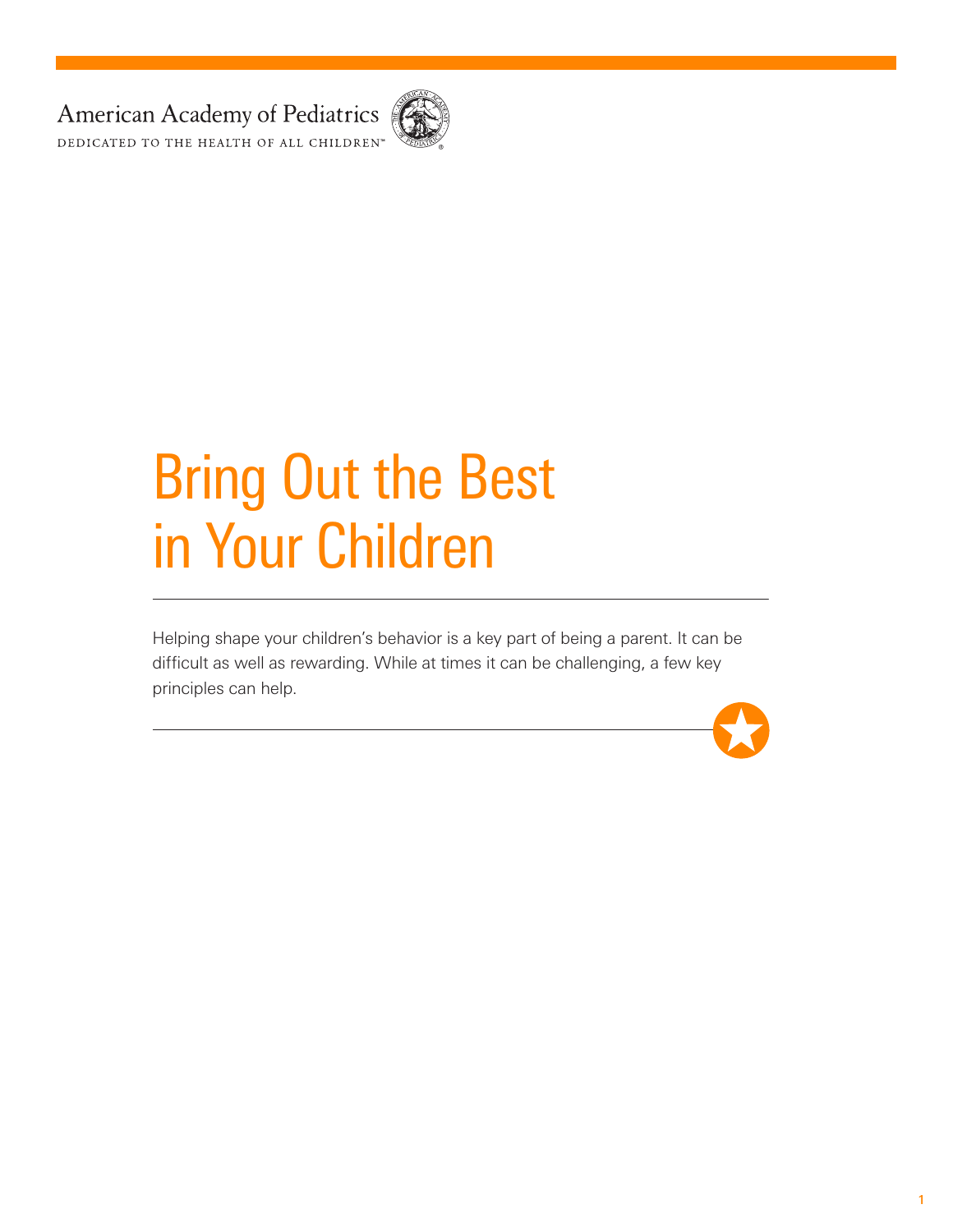#### KEY CONCEPTS



1/1

- 1 Model behaviors you would like to see in your children.
- Notice good behavior and **praise** it.
- Understand where your children are developmentally.
- Set clear and realistic expectations for your children that are developmentally appropriate.
- Build **structure** and routines in your children's day.
- Use **discipline strategies** to guide and teach instead of punish.
- Be calm and consistent, when disciplining your children.
- **Understand** that a child's negative behaviors have benefited them in some way in the past.
- Use **repetition** to continually reinforce good behavior.
- 10 Be prepared—anticipate and plan for situations and your children's behavior.
- 11 Remain cool, calm, and collected.

#### MODELING BEHAVIOR

Children learn by watching everyone around them, especially their parents. When you use manners and good coping strategies, you teach your children to do the same.

*• Point out sharing among adults. Children often feel that they are the only ones who have to "use your manners," "share," and "take turns." So when adults share, point it out to your children. For example,* 

"Daddy is sharing his drink with Mommy. Good job sharing, Daddy!"

*• Model good ways to calm down. Teach your children how to calm down when they are upset or frustrated. For example, if you are frustrated about sitting in traffic, you might say,*

> 'Mommy is really frustrated right now. Please help me calm down by taking 10 deep breaths with me."

*• Teach children to say how they feel. If you are really frustrated, you might want to say, "You are driving me crazy right now." Instead, try to express your actual feelings: "Mommy is really frustrated right now." This teaches children to say what they feel instead of making critical or hurtful statements. Then help your children do this when they are upset. For example,*



*If your guess about how they are feeling is not accurate, allow your children to correct you.*

#### BEHAVIOR + ATTENTION = MORE BEHAVIOR

If you are like most people, you'll leave your children alone if they are behaving well, but when your children are misbehaving, you'll direct your attention to them. This tends to backfire. The attention around the misbehavior actually increases the misbehavior as a way to get more attention from us!

The best way to improve behavior is to give children a lot of attention when they are doing something you like and remove your attention when they are doing something you do not like.

An easy way to increase good behaviors is by describing their behaviors and praising them when they make a real effort. For example,



It can be hard to get in the habit of doing this, but it gets easier and easier as you do it.

## THE ATTENTION METER

When children get enough *positive attention* from you, they don't need to act out to get attention. Remember to fill your children up with plenty of love and affection throughout the day, every day. A very easy way to do this is to spend quality time with them. Playing with your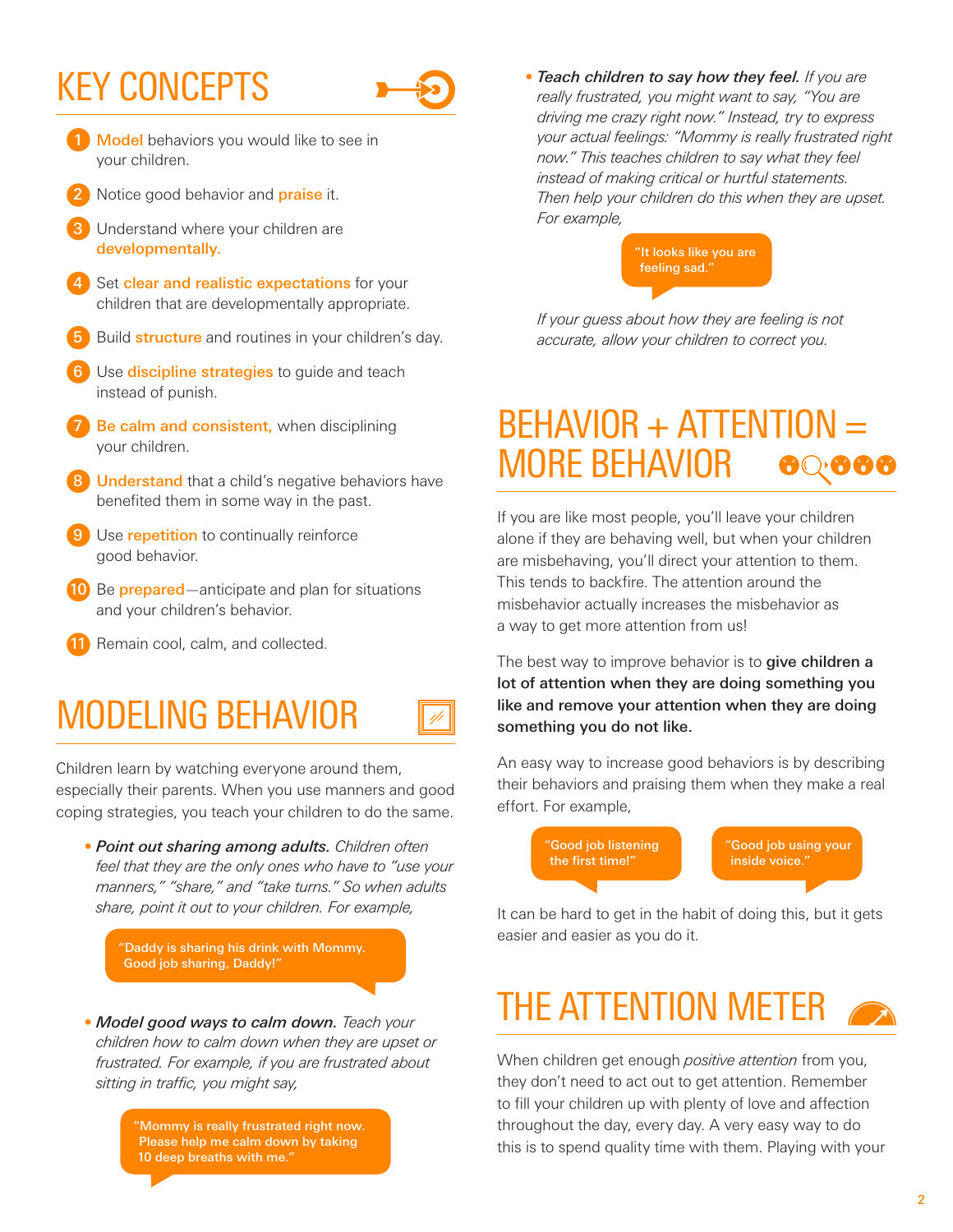children for just 5 minutes will go a long way, especially right after getting home from work or after an errand. When playing with your children, let them pick the toy and lead the play. It's tempting to tell your children what to do or ask a lot of questions, but it is best not to do that. Try instead to just describe what your children are doing ("You are working so hard to build a tall tower" or "You *are* stacking those blocks") and give praise: "Great job sitting so still while we are playing."

Another way is to give attention to children for good behavior, yet not distract them while they are behaving, is to gently touch them in a loving way; for example, simply touch their shoulder or back. It is recommended you give children 50 to 100 brief loving touches every day.

You can decrease bad behaviors by ignoring them, but this only works if you are giving your children lots of attention for their good behaviors. The simplest way to do this is through planned ignoring. Ignoring means not talking to, looking at, or touching your children when they are behaving badly. The key to ignoring is making sure to give your children positive attention as soon as the bad behavior stops, like saying

> "You are quiet now; it looks like you are ready to play."

It is important to not ignore unsafe behaviors that need immediate attention from you.

### WHAT ABOUT TIME-OUT? **O**

Another strategy is time-out—time out from attention, that is. Time-out is *not* meant to punish or socially isolate but instead to guide and teach children. The goal of timeout is to briefly remove children from a difficult situation to teach them how to self-calm. You can use time-out with children as young as 9 months for many things, from not listening to throwing or hitting. Use a very short 2- to 3-word statement to send your children to time-out, like,

#### "Time-out—throwing."

Using more words only brings more attention to your children, which is not the goal. Send or place your children in a safe location where you can see each other. This way, they can see that you are not upset and can

observe the fun they are missing. Young toddlers can be placed in a playpen or other safe location, and older children can sit on a chair or step. Time-out should be boring, so be sure to remove any toys from the location. Be sure that no one talks to, looks at, or touches your children during time-out.

Instead of having your children sit in time-out for a certain amount of time, invite them to come out of time-out when they have calmed their body. This is a great way to teach your children emotion regulation, an important skill. Allow them to get out of time-out when they have quiet hands, quiet feet, and a quiet mouth. Once your children shows all of these, give praise for calming down and invite them out of time-out by saying,

> "Good job calming down; you can get out of time-out now."

There is no need to have a big talk with your children after using time-out; it will not help them, especially those who are very young.

#### MY CHILDREN WILL NOT STAY SITTING IN TIME-OUT! HELP!



A preschool-aged child can be expected to sit for timeout. If your children will not stay in time-out, try firmly and calming walking or placing them back in the time-out chair or step. If your children still refuse to remain seated, try a "walking time-out," which basically involves planned ignoring. Once your children have calmed, praise them for calming and invite them to sit for their time-out by saying "Good job calming down; now you can sit for your time-out." If your children refuse, go back to ignoring. Once your children are calm, invite them again to sit for their time-out. The key to time-out is practice, practice, practice. It is best to practice it multiple times when your children are calm before using it. Practicing involves having your children sit at the desired location, showing quiet hands, quiet feet, and a quiet mouth, and then praising them. Make this practice fun and reward children by praising. Caregivers and other family members can also practice doing a time-out, modeling the correct behavior.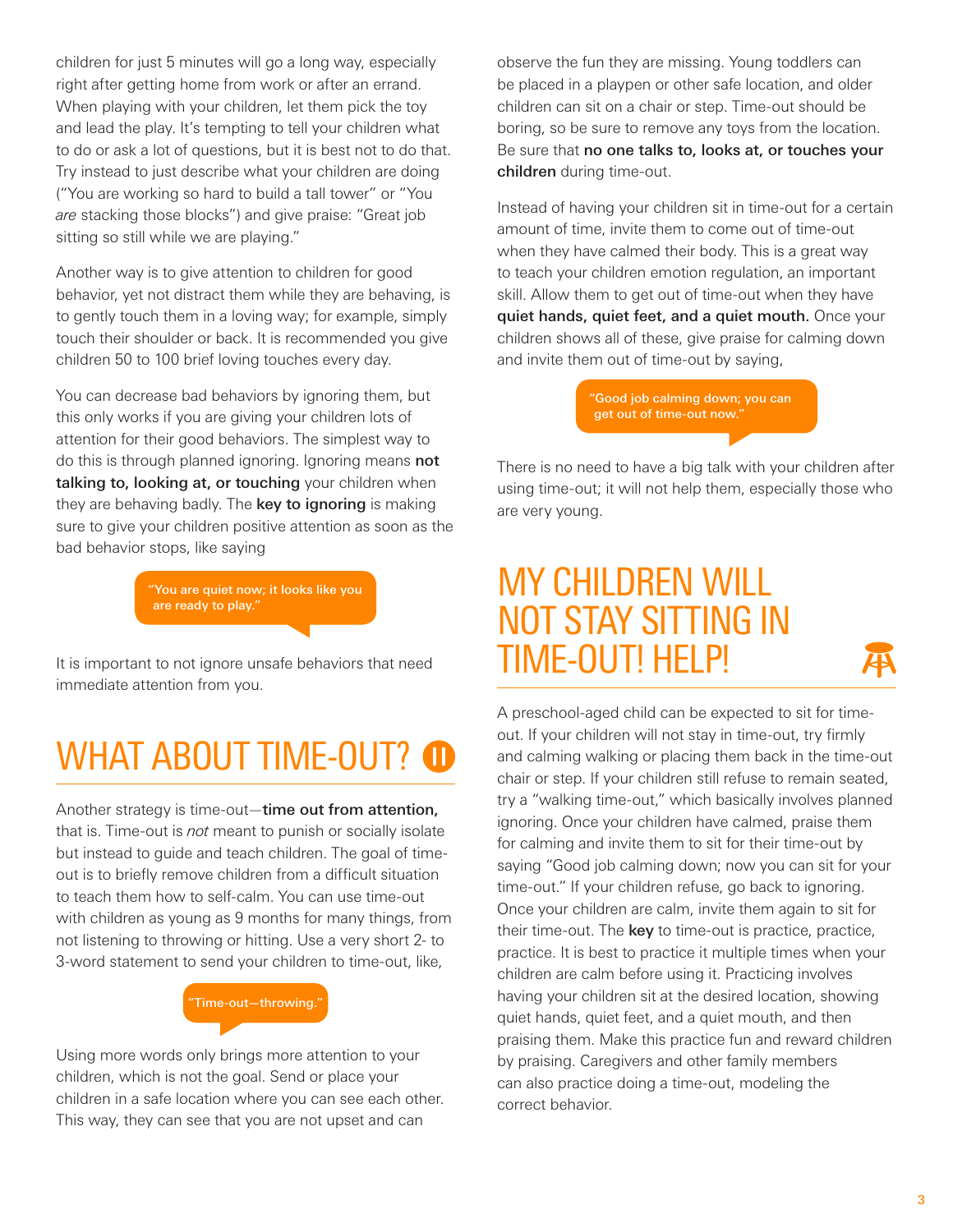Time-out is not a punishment and should never be used in such a manner. It is important to remain calm and use a soft, low tone of voice. (Take a few deep breaths!) Children should not be left in time-out for extended periods. Once your children are calm, even if only for a split second, they should be praised for calming and allowed to come out of time-out. Repetition is one of the best ways for children to learn. Many psychologists say they would rather send a child to time-out 10 times, for 1 minute each time, than once for 10 minutes because it is through repetition that children learn.

#### GIVING YOUR CHILD **INSTRUCTIONS**



Misbehavior can sometimes be avoided by giving a child clear, simple instructions. Some ways to do this include:

- *Keep them short and to the point.*
- *Make them fit the developmental level of the child. Use the child's chronological age as a guide, the number of words used is the same as the age of the child. For a 2-year-old child we might say "Sit here."*
- *Use your manners, say please and thank you. (Role modeling)*
- *Never frame an instruction as a question—don't give your child a chance to opt out.*
- *Do give your child simple choices. For example, "It's time to get ready to go to the store. Would you like to wear your green coat or your yellow one?"*
- *Get your child's attention before giving instructions. Get down on their level, say their name, make eye contact, gently touch arm, and use a stronger voice so they notice a difference in your tone.*
- *MOST IMPORTANT: Praise your child for following instructions (or attempting to).*

#### MOTIVATING YOUR CHILD: REWARDS

Rewards are a good way to help children learn concepts or accomplish tasks. For example, a child who struggles to get ready on time might benefit from a reward system for getting ready on time. Rewards do not have to cost money; they can be as simple as spending quality time with you or choosing the movie on movie night. It is important to follow through with a reward.

#### SUCCESSFUL REWARD SYSTEMS:



- *Have positive goals. Example: "Getting ready on time" instead of "not being late."*
- *Are simple for the adult and child to follow; each goal deserves a reward. Focus on only 1 to 3 goals at a time. Otherwise it's too complicated for you and your child.*
- *Are not always material. A "reward" might be as simple as a pat on the back. Use material rewards sparingly.*
- *Reward quickly. Your child needs to have their reward almost immediately otherwise it isn't worth the wait.*
- *• Break down complicated tasks into its individual parts and work on each part one at a time. For instance getting ready in the morning involves dressing, eating breakfast, packing their bag and getting in the car. Gradually increase the stakes over time, with more tasks needing completion to get the reward.*
- *Are flexible. What makes a child want to do something today may not be what motivates the same child tomorrow. Sometimes we need to change things that children are used to being able to have access to all day to something that is time limited and is a privilege or a reward. A good example of this is screen time, either with a video game, computer or TV.*